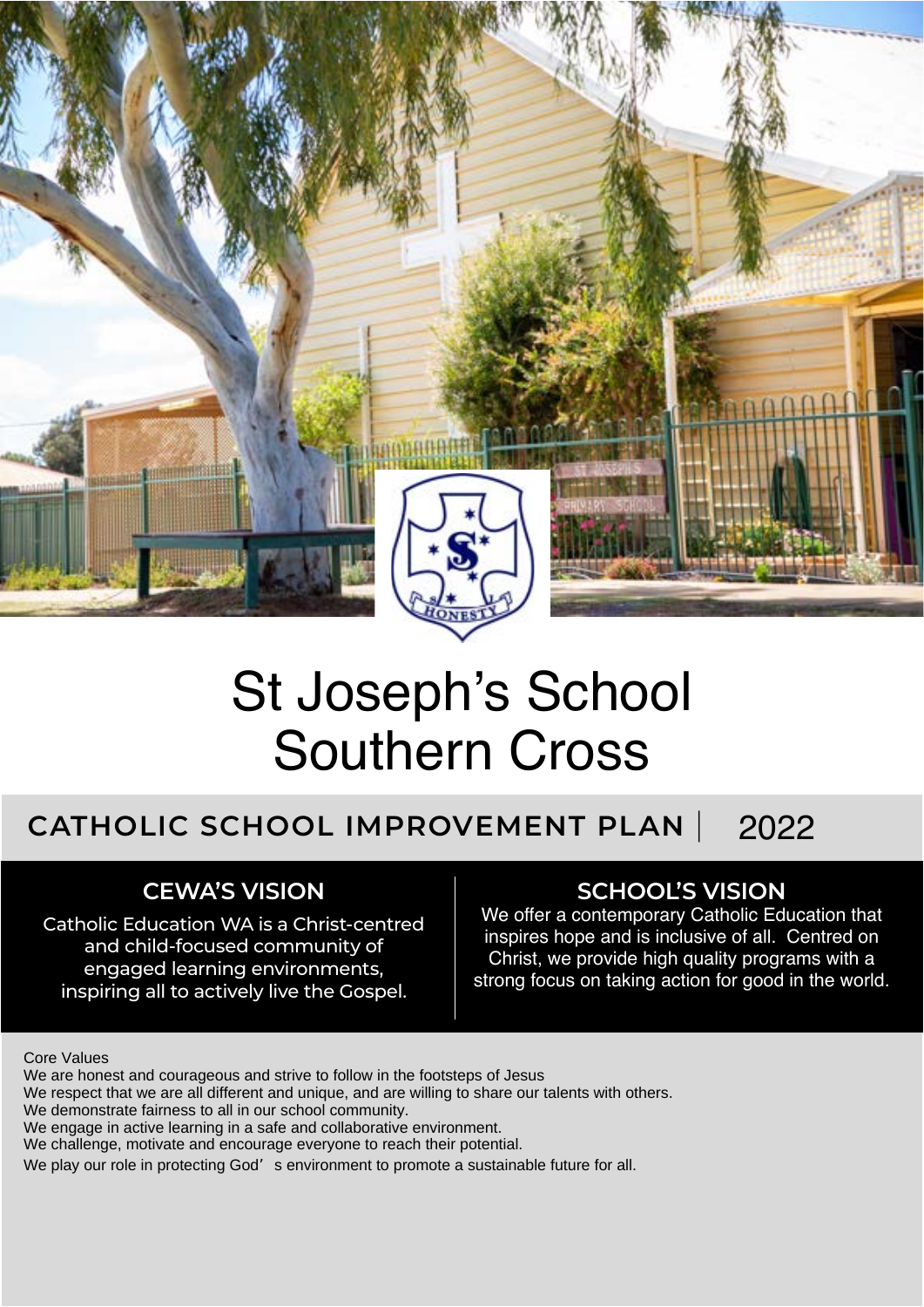# **STRATEGIC INTENTS** | 2022-2024

Strategic intents should be drawn from and complementary to [CECWA's Strategic Directions \(2019-2023\)](https://www.cewa.edu.au/publication/strategic-directions-2019-2023/) with the necessary alignment and recognition to the context of the school. Strategic intents are developed through a school-wide consultative process. The strategic intents are broad goals and success factors that can be articulated in more detail and action through the iterative School Improvement Plan. Through the cycle of strategic planning, when CECWA's Strategic Directions are renewed, a school will factor this in when its next cycle of strategic consultation and generation of new intents over a three-year period occurs.

## CATHOLIC IDENTITY Inspiring Christ-centred Leaders

| <b>GOALS</b>                                                                       | <b>SUCCESS INDICATORS</b>                                                                                                                                                                                    | <b>QCE LINKS</b> |
|------------------------------------------------------------------------------------|--------------------------------------------------------------------------------------------------------------------------------------------------------------------------------------------------------------|------------------|
| Staff and Student formation to embed the Living Like Jesus values                  | Staff and students are aware of our Living Like Jesus Values<br>Staff are confident in implementing in the classroom<br>Common language is spoken by all<br>Living like Jesus values are communicated to all | 1.1              |
| Increase student and staff engagement in their own learning and faith<br>formation | Confidence when participating in Mass<br>Confidence when preparing liturgies<br>Participation in the Sacraments<br>Increased engagement in the classroom                                                     | 1.1, 1.2         |
| Further developing our sacred spaces within the school.                            | increase in visuals highlighting the History of St Joseph's<br>Engagement with sacred spaces<br>Understanding of our school history                                                                          | 1.1              |
| <b>EDUCATION</b> Catholic Schools of Excellence                                    |                                                                                                                                                                                                              |                  |
| <b>GOALS</b>                                                                       | <b>SUCCESS INDICATORS</b>                                                                                                                                                                                    | <b>QCE LINKS</b> |
| Develop consistent whole school approaches focused on raising the literacy         | Engagement in PLC and PD                                                                                                                                                                                     | 2.1              |

## EDUCATION Catholic Schools of Excellence

| <b>GOALS</b>                                                                                                                                                                                                                                | <b>SUCCESS INDICATORS</b>                                                                                                                                                                                            | <b>DCE LINKS</b> |
|---------------------------------------------------------------------------------------------------------------------------------------------------------------------------------------------------------------------------------------------|----------------------------------------------------------------------------------------------------------------------------------------------------------------------------------------------------------------------|------------------|
| Develop consistent whole school approaches focused on raising the literacy<br>and numeracy performance of all students.<br>Ongoing development of a conceptual framework of learning and teaching<br>within the school to foster alignment. | Engagement in PLC and PD<br>Common programs and whole school approaches from K-6<br>embedding programs and frameworks into school documents.<br>growth in mathematics and literacy for all students                  | 2.1              |
| Nurture a social environment where students are safe, respected and<br>supported and their social/emotional resilience is fostered.                                                                                                         | Smiling minds is implemented and used across the school<br>Staff and students have the resources needed to model and<br>enact wellbeing and resiliance strategies.                                                   | 2.3              |
| Foster every child's right to differentiated learning opportunities by providing<br>an environment that is engaging, meaningful and challenging.                                                                                            | Consistent learning intentions and lesson structure across the<br>school Consistent and meaningful feedback across all learning<br>areas and across all stakeholders<br>High impact Teaching strategies are embedded | 2.1.2.3          |

# COMMUNITY Catholic Pastoral Communities

| <b>GOALS</b>                                                                                                    | <b>SUCCESS INDICATORS</b>                                                                                                                                                          | <b>QCE LINKS</b> |
|-----------------------------------------------------------------------------------------------------------------|------------------------------------------------------------------------------------------------------------------------------------------------------------------------------------|------------------|
| Communication and engagement with the school community to be a strength<br>of St Josephs school.                | Communication indicators in climate survey increase<br>Steady/increase in enrolements<br>increased presence of St joseph's in the community                                        | 3.2              |
| Continue to connect with the wider community                                                                    | increased relationship with community business/services                                                                                                                            | 3.3              |
| Continue to provide a school wide program to increase staff and student<br>wellbeing                            | Smiling minds is impemented and utilized across the school<br>implementation of staff well being practices                                                                         | 3.1              |
| Provide opportunities for students to learn, appreciate and celebrate<br>Aboriginal culture and other cultures. | Increased engament with Aboriginal culture (and other<br>cultures) not just during NAIDOC and Harmony day<br>celebrations<br>Embedding of Aboriginal perspectives in the classroom | 3.1              |
| 變<br><b>STEWARDSHIP</b> Accessible, Affordable and Sustainable System of Schools                                |                                                                                                                                                                                    |                  |
| <b>GOALS</b>                                                                                                    | <b>SUCCESS INDICATORS</b>                                                                                                                                                          | <b>QCE LINKS</b> |
| Continue to market the school as a school of choice in order to increase                                        | Consistent and branded marketing in a variety of mediums is                                                                                                                        | 4.3              |

## STEWARDSHIP Accessible, Affordable and Sustainable System of Schools

| <b>GOALS</b>                                                                                                                                                                                       | <b>SUCCESS INDICATORS</b>                                                                                                                                                  | <b>QCE LINKS</b> |
|----------------------------------------------------------------------------------------------------------------------------------------------------------------------------------------------------|----------------------------------------------------------------------------------------------------------------------------------------------------------------------------|------------------|
| Continue to market the school as a school of choice in order to increase<br>enrolments.                                                                                                            | Consistent and branded marketing in a variety of mediums is<br>implemented<br>enrolments remain steady and increase in proportion to the<br>number of students in the area | 4.3              |
| Ensure that the school environment and resources are maintained to a high<br>standard<br>Continue to ensure that St Joseph's School remains a safe place for children,<br>staff and the community. | Maintenance issues are enacted upon promptly<br>Maintenance plan is regularly updated<br>school resources reflect                                                          | 4.1<br>4.3       |
| Develop and foster the school's sustainability initiatives                                                                                                                                         | Identifiable sustainablity practices in place<br>Whole school ownership of sustainability practices                                                                        | 4.2              |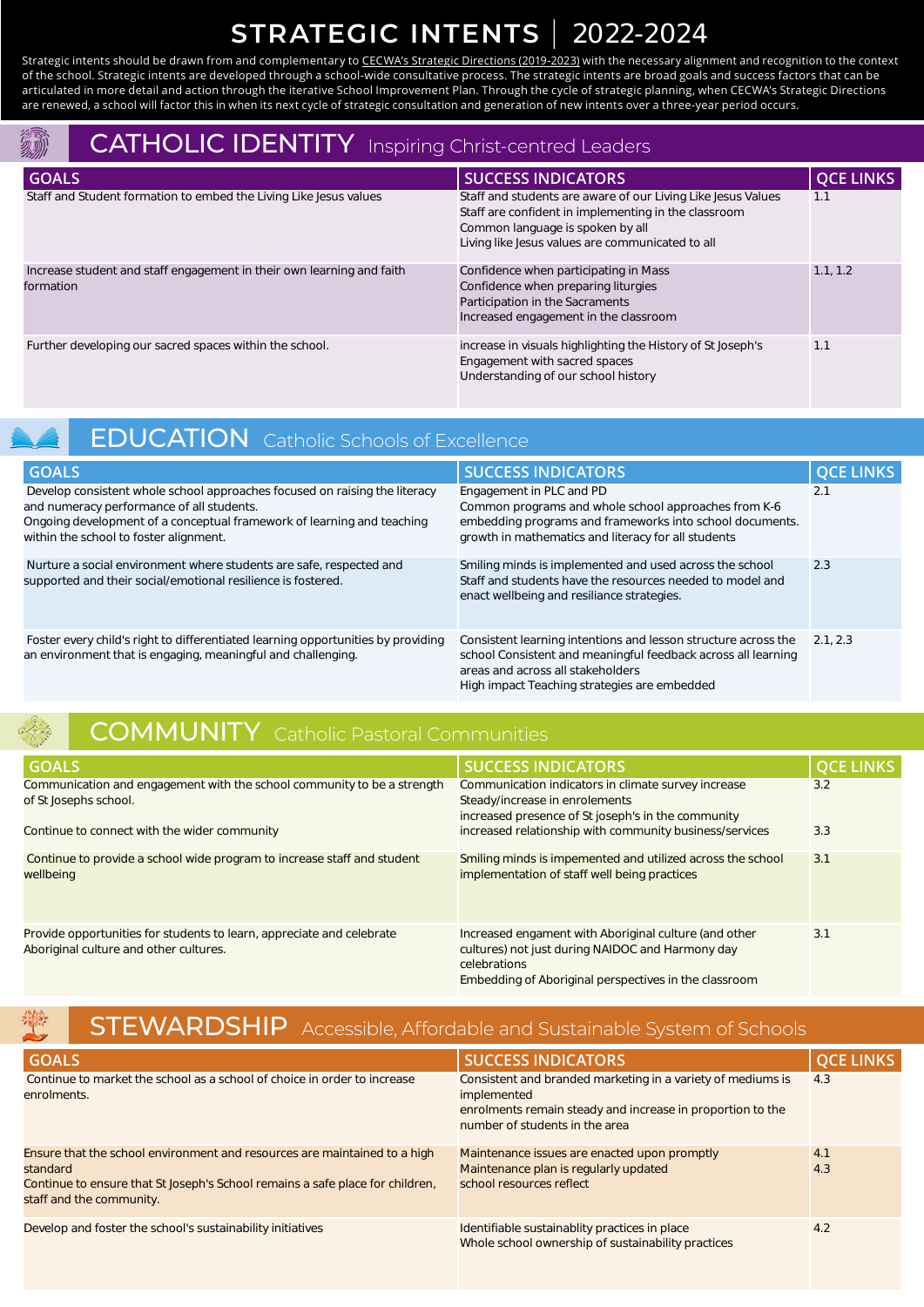

In considering the school's Strategic Intents over the next three years in Catholic Identity, Education, Community and Stewardship, together with the iterative Improvement Goals (collectively the Catholic School Improvement Plan), priority also needs to be placed on identifying faith formation and mission objectives. These are the foundation to any school improvement goal setting and can permeate across all four pillars.

It is recommended schools focus on three goals across a three-year period. The template below has been provided to schools at Evangelisation Planning workshops over the past 4-5 years and may be modified to suit the school's context. It is primarily based on staff formation because staff cannot effectively evangelise students unless they themselves are suitably formed. The following link to the [Accreditation for CEWA SharePoint](https://cewaedu.sharepoint.com/sites/8445AccreditationforCEWA) may provide a valuable resource for schools. This plan should be reviewed annually and schools are encouraged to utilise support from CEWA's Faith Formation Team. These goals are to be incorporated and infused through the Catholic School Improvement Plan.

# **Staff Formation Planning** 2021-2023

| <b>Focus Area</b>                                                                                                          | <b>Improvement Goals</b>                                                                                                                                                                                                                                                                                                                                                                                  | <b>Relevant Actions</b>                                                                                                                                                                                                                                                                  | <b>Timeframe</b>                                                                                                                                                                   | <b>Resources</b>                                                                                                                                                                                                                   | <b>Success Indicators</b>                                                                                                                                                     | <b>Monitoring and Progress</b>                                                  |
|----------------------------------------------------------------------------------------------------------------------------|-----------------------------------------------------------------------------------------------------------------------------------------------------------------------------------------------------------------------------------------------------------------------------------------------------------------------------------------------------------------------------------------------------------|------------------------------------------------------------------------------------------------------------------------------------------------------------------------------------------------------------------------------------------------------------------------------------------|------------------------------------------------------------------------------------------------------------------------------------------------------------------------------------|------------------------------------------------------------------------------------------------------------------------------------------------------------------------------------------------------------------------------------|-------------------------------------------------------------------------------------------------------------------------------------------------------------------------------|---------------------------------------------------------------------------------|
| <b>WITNESS</b><br>Examples of<br>expressing the<br>divine within<br>Raising<br>awareness of<br>the presence<br>of Jesus    | Catholic etiquette practices- Reminding of the meaning<br>of the relevant gestures, why we do them and how to<br>teach them to children<br>Continue to develop the links of Jesus' teachings<br>through the gospels to our Living Like Jesus focus wall.<br>Give opportunities for staff to identify their God-given<br>gifts and meaningful ways of using these gifts to<br>enhance our school community | Professional development (whole day or PLC)<br>Utilize RE guidelines and sharing these resources<br>Finalise our Living Like Jesus booklet for staff use<br>Overview of Living Like Jesus values for the year.<br>Encourage staff voice in implemntaton of programs<br>across the school | Semester 1 2022 and ongoing<br>throughout the year<br>Finalise in Semester 1 2022 - to be<br>used as an ongoing resource<br>Beginning of each year and as<br>opportunities present | PD with St Mary's in Merredin<br>Utilise RE units and CEWA staff<br>School based resource. Use Parish<br>Priest to offer suggestions                                                                                               | Confidence when participating in Mass<br>and prayer<br>Staff and students are aware of our<br>Living Like Jesus Values<br>Living like Jesus values are<br>communicated to all | All staff and Principal to monitor<br>through PLC, CSIP reviews and<br>meetings |
| <b>CALL TO FAITH</b><br>• Themes<br>• Beliefs                                                                              | Increase in staff understanding of the rituals and<br>symbols used in the Church, especially during Mass.                                                                                                                                                                                                                                                                                                 | Professional development (whole day or PLC)<br>Utilize RE guidelines and sharing these resources                                                                                                                                                                                         | Semester 1 and ongoing throughout<br>the year                                                                                                                                      | PD with St Mary's in Merredin<br>Utilise RE units and CEWA staff<br>Parish Priest and Principal to explain<br>some of the rituals and symbols<br>before Mass<br>Utilize our Faith Focus in Teams to<br>highlight focus (Principal) | Confidence when participating in Mass<br>Confidence when preparing liturgies<br>Increased engagement in the<br>classroom                                                      | All staff and Principal to monitor<br>through PLC, CSIP reviews and<br>meetings |
| <b>CALL TO GROW</b><br><b>IN DISCIPLESHIP</b><br>• Apostle's Creed<br>• Sacraments<br>• Life in Christ<br>Christian Prayer | Develop staff participation in and understanding of<br>informal prayer.<br>Develop student participation in informal prayer                                                                                                                                                                                                                                                                               | Professional development (whole day or PLC)<br>Utilize RE guidelines and sharing these resources                                                                                                                                                                                         | Semester 2 and ongoing                                                                                                                                                             | Utilize RE units<br>PD and PLC with CEWA staff                                                                                                                                                                                     | Confidence when preparing staff<br>prayer<br>Evidence of informal prayer in the<br>classroom.                                                                                 | All staff and Principal to monitor<br>through PLC, CSIP reviews and<br>meetings |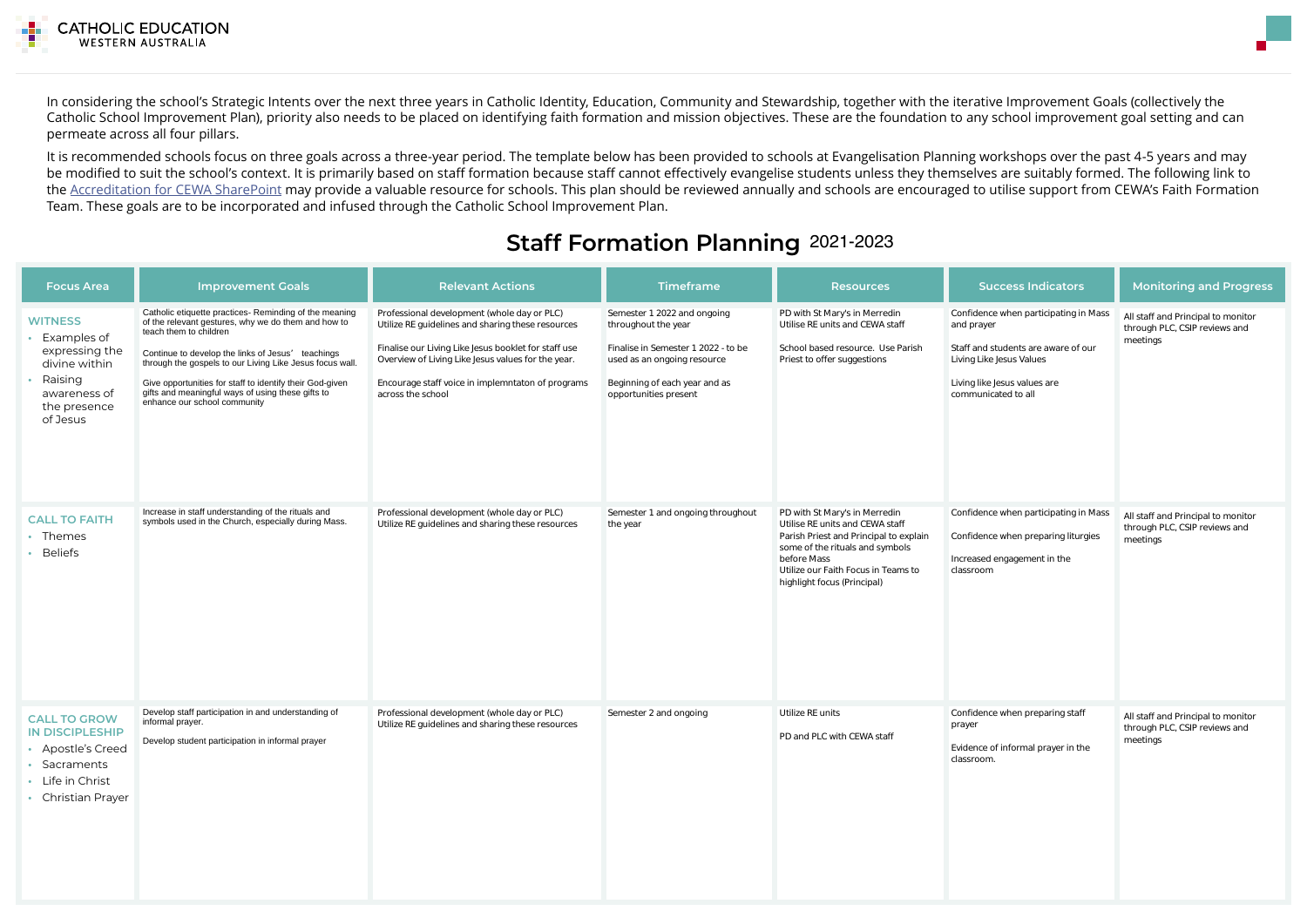# **Improvement Goals**

# **School:** \_\_\_\_\_\_\_\_\_\_\_\_\_\_\_\_\_\_\_\_\_\_\_\_\_\_\_\_\_\_\_\_\_\_\_\_\_\_\_\_\_\_\_\_\_\_\_\_\_\_\_\_\_\_\_\_\_ **St Joseph's School**

Year: 2022

The Improvement Goals are not intended to capture all the strategic activities of a school but rather prioritise the key areas of focus that will have the highest impact on realising sustained and relevant improvement. Schools are encouraged to limit the number of goals established to maximise depth and impact of strategy. Similarly, this is an iterative document that aligns with the ongoing nature of change that occurs in a school in order to embed processes and practices that lead to a quality Catholic education. Regular monitoring, review and updating of these goals is encouraged and schools may find the addition of notes and/or appendices to capture significant milestones and achievements useful in celebrating success and establishing the next iteration of improvement goals.

There is an expectation that at least one goal for Aboriginal education and Early Years education (if relevant) be included.

#### INFORMED BY EVIDENCE FROM

- **•** Staff Formation Planning
- **•** Quality Catholic Education guiding principles, frameworks and processes
- **•** CECWA Strategic Directions (2019-2023)
- **•** School Strategic Plan
- **•** National Quality Standard (NQS) Audit
- **•** Aboriginal Education / AEIM: Aboriginal Education Improvement Map
- **•** Curriculum requirements
- **•** Student data analysis, e.g. Power BI & other achievement data, attendance, wellbeing etc.
- **•** School Cyclic Review
- **•** School Climate Survey
- **•** Technology Integration Matrix (TIMS) / Technology Uses and Perceptions Survey (TUPS)
- **•** School improvement processes

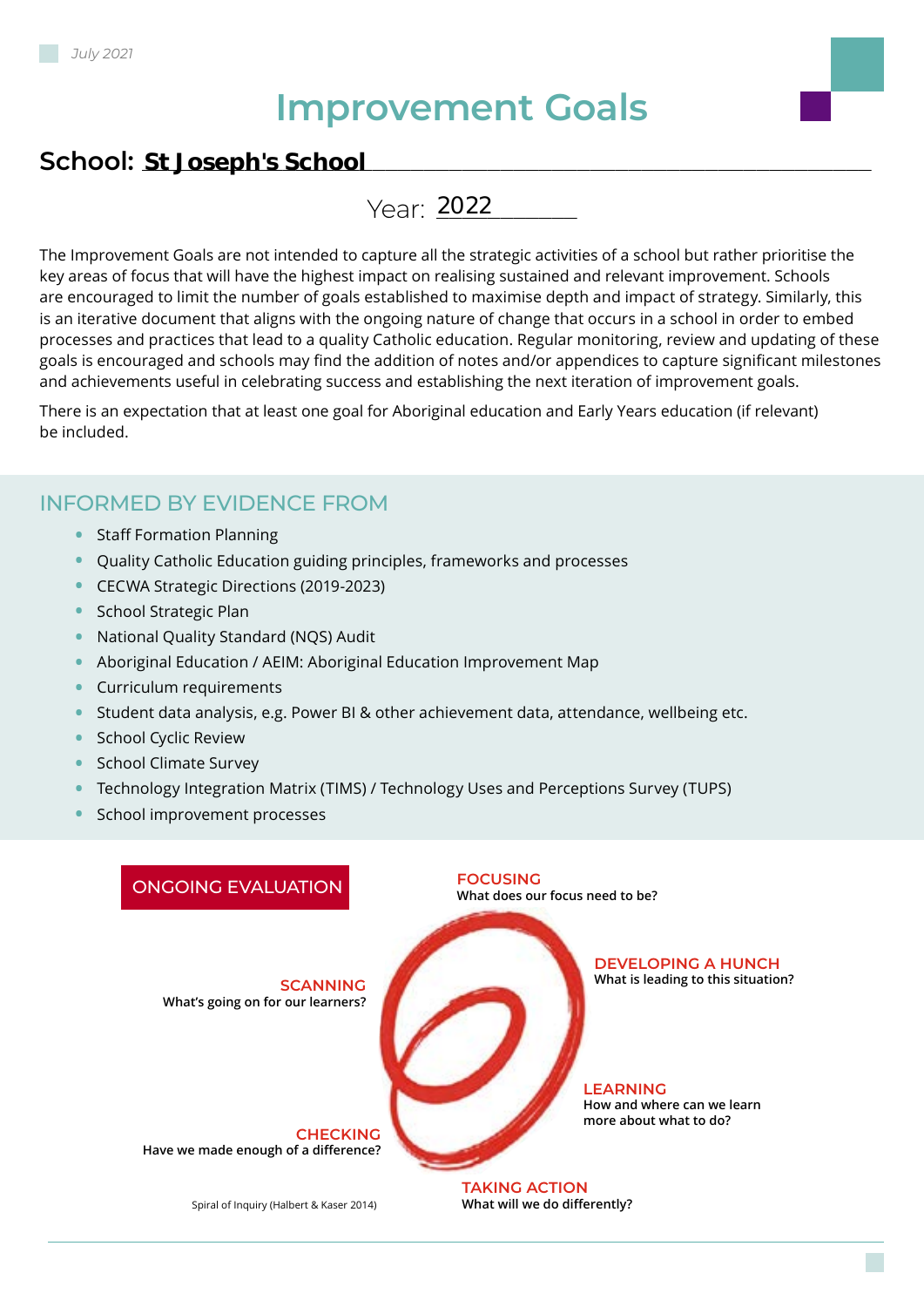# **CATHOLIC IDENTITY**

# **EDUCATION**

| <b>Improvement Goals</b><br>Performance & development goal<br>to be achieved (stated simply).                                                            | <b>Relevant Actions</b><br>What actions will we take<br>to achieve the goal?                                                                                                                                                                                                                                       | <b>Timeframe</b><br>What are the timeframe milestones?<br>Timeframe within which<br>the goal will be achieved.                                         | <b>Resources</b><br>Support/resources that will be<br>required to achieve the goal.<br>Key school-based personnel<br>who will be engaged.         | <b>Success Indicators</b><br>How will we know we<br>have been successful<br>(quantitative and measurable)?                                                                         | <b>Monitoring Process</b><br>and Progress<br>Who is the staff member who will ensure we<br>are on track and have not taken our eyes off<br>the goals? When/how regularly will this be<br>done? How will this be done?                                                                         |
|----------------------------------------------------------------------------------------------------------------------------------------------------------|--------------------------------------------------------------------------------------------------------------------------------------------------------------------------------------------------------------------------------------------------------------------------------------------------------------------|--------------------------------------------------------------------------------------------------------------------------------------------------------|---------------------------------------------------------------------------------------------------------------------------------------------------|------------------------------------------------------------------------------------------------------------------------------------------------------------------------------------|-----------------------------------------------------------------------------------------------------------------------------------------------------------------------------------------------------------------------------------------------------------------------------------------------|
| Increase in staff understanding of the rituals, symbols and<br>etiquette used in the Church, especially during Mass.                                     | Undertake professional development (with St Mary's<br>Merredin) in understanding the rituals and symbols of<br>the Mass.<br>Incorportate resources and information into our Faith<br>Focus channel in our staff TEAMS (focus for each Mass)<br>Enlist the help of parish priest to increase our knowledge<br>(PLC) | Term 1, 2022 - PD with St Mary's in<br>Merredin<br>PLC in Semester 2 with Father Matthew<br>Ongoing use of Faith Focus in Teams to<br>share resources. | <b>CEWA Staff</b><br><b>Father Matthew</b><br><b>RE Units</b><br>Principal to update Faith Focus<br>(weekly/fortnightly depending on the<br>need) | Confidence when participating in Mass<br>Confidence when preparing liturgies<br>Increased engagement in the Mass                                                                   | PLC Coordinator to put as an agenda<br>item for a PLC/Staff Meeting<br>All staff as part of our staff meetings (will<br>become a part of the agenda to<br>determine the focus)<br>Principal to source information<br>Improvment Plan review each semester<br>(minimum) by staff and Principal |
| Develop staff participation in and understanding of informal<br>prayer so that there is confidence when implementing in the<br>classroom or staff prayer | Incorportate resources and information into our Faith<br>Focus channel in our staff TEAMS<br>Highlight informatl prayer resources in our RE quidelines<br>that can be shared and used.                                                                                                                             | Ongoing use of Faith Focus in Teams to<br>share resources.<br>PLC in Term 2/3                                                                          | <b>CEWA Staff</b><br><b>RE Units</b><br>Principal to update Faith Focus<br>(weekly/fortnightly depending on the need)                             | Increased engagement in the classroom<br>Variety of different prayer resources<br>utilized in staff prayer<br>evidence of informal prayer in the<br>classroom during prayer times. | All staff but Principal will oversee                                                                                                                                                                                                                                                          |

| <b>Improvement Goals</b><br>Performance & development goal<br>to be achieved (stated simply).                                                                     | <b>Relevant Actions</b><br>What actions will we take<br>to achieve the goal?                                                                                                                                                                                                     | <b>Timeframe</b><br>What are the timeframe milestones?<br>Timeframe within which<br>the goal will be achieved. | <b>Resources</b><br>Support/resources that will be<br>required to achieve the goal.<br>Key school-based personnel<br>who will be engaged.                                        | <b>Success Indicators</b><br>How will we know we<br>have been successful<br>(quantitative and measurable)?                                                                                                                                                    | <b>Monitoring Process</b><br>and Progress<br>Who is the staff member who will ensure we<br>are on track and have not taken our eyes off<br>the goals? When/how regularly will this be<br>done? How will this be done? |
|-------------------------------------------------------------------------------------------------------------------------------------------------------------------|----------------------------------------------------------------------------------------------------------------------------------------------------------------------------------------------------------------------------------------------------------------------------------|----------------------------------------------------------------------------------------------------------------|----------------------------------------------------------------------------------------------------------------------------------------------------------------------------------|---------------------------------------------------------------------------------------------------------------------------------------------------------------------------------------------------------------------------------------------------------------|-----------------------------------------------------------------------------------------------------------------------------------------------------------------------------------------------------------------------|
| Develop high impact teaching strategies in mathematics<br>(number focus) to increase student achievement and<br>engagment.                                        | Unpack mathemtics curriculum (SCSA) and align resources.<br>Refine instructional teaching processes<br>(eg learning intentions, success criteria, explicit teaching)<br>Utilize assessment to inform planning and teaching<br>(including Brightpath numeracy)                    | Term 1<br>ongoing<br>ongoing                                                                                   | Top10 Maths<br>Mrs Amy 123<br><b>Mathletics</b><br><b>Brightpath Numeracy</b><br>CEWA consultants for PD (St Mary's<br>Merredin in Term 1) and for possible online<br><b>PLC</b> | Increased understanding of mathematics<br>curriculum through PLC discussions<br>Common language used and common<br>maths focus<br>Improvment in student engagment in<br>mathematics<br>Improved mathematics (number) data<br>(NAPLAN - over time; Brightpath) | Ongoing PLC focus (PLC Coordinator and<br>Principal)<br>2 per term classroom visits (PLC<br>Coordinator and Principal)                                                                                                |
| Demonstrate effective feedback in classrooms across all<br>stake holders<br>*Teacher to parent<br>*Teacher/EA to student<br>*EA to teacher<br>*student to teacher | Develop effective feedback norms for all St Joseph's<br>stakeholders in PLC and staff meetings<br>Develop opportunities for effective feedback through a<br>variety of methods (eg rubrics, student voice)<br>Set as a EA/Teacher goal to discuss progress with the<br>principal | ongoing through PLC                                                                                            | Online PD (eg ATA, CEWA)                                                                                                                                                         | Increased use of effective feedback -<br>observable as part of the classroom.<br>Increased participation in PLC                                                                                                                                               | All staff through PLC, observation and<br>feedback meetings<br>Principal through Teacher/EA meetings                                                                                                                  |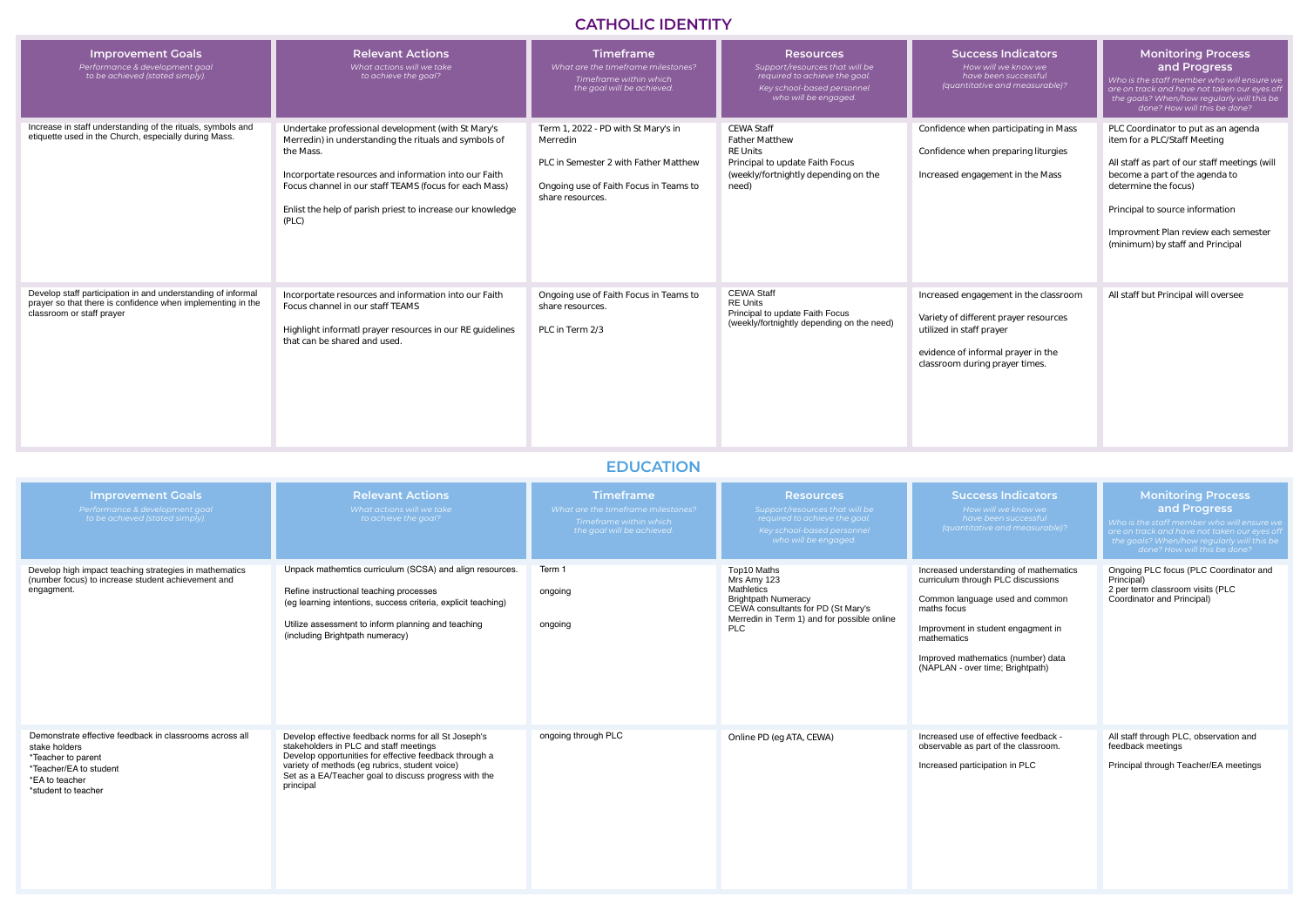# **COMMUNITY**

# **STEWARDSHIP**

| <b>Improvement Goals</b><br>Performance & development goal<br>to be achieved (stated simply).                   | <b>Relevant Actions</b><br>What actions will we take<br>to achieve the goal?                                                                                                                                                                                                                           | <b>Timeframe</b><br>What are the timeframe milestones?<br>Timeframe within which<br>the goal will be achieved. | <b>Resources</b><br>Support/resources that will be<br>required to achieve the goal.<br>Key school-based personnel<br>who will be engaged. | <b>Succe</b><br>How v<br>have <i>k</i><br><i>(quantitativ</i> |
|-----------------------------------------------------------------------------------------------------------------|--------------------------------------------------------------------------------------------------------------------------------------------------------------------------------------------------------------------------------------------------------------------------------------------------------|----------------------------------------------------------------------------------------------------------------|-------------------------------------------------------------------------------------------------------------------------------------------|---------------------------------------------------------------|
| Continue to embed Aboriginal Perspectives across the<br>curriculum, increasing staff and student understanding. | Highlight Aboriginal Perspectives in the curriculum (all<br>learning areas)<br>Utilize PLC session each semester to share how<br>perspectives have been embedded<br>Source PD (online or through CEWA)                                                                                                 | Ongoing throughout the year but PLC<br>focus once a semester.                                                  | <b>CEWA</b><br>*Source other local or online resources                                                                                    | Evidence embed<br>programs                                    |
| Embed the smiling minds program across the school as part<br>of our ongoing staff and student wellbeing         | Launch smiling minds with the parent body through<br>newsletter and parent information sessions.<br>Launch and plan for smiling minds in the classroom<br>Ensure all staff have completed online training through the<br>learning hub<br>Create a common mindfulness language through smiling<br>minds | Term 1 launch but ongoing throughout the<br>year (see implementation plan)                                     | Smiling Minds class resources<br>Smiling Minds app<br>Smiling minds implementation plan                                                   | Positive well bein<br>surveys                                 |

| <b>Success Indicators</b><br>How will we know we<br>have been successful<br>(quantitative and measurable)? | <b>Monitoring Process</b><br>and Progress<br>Who is the staff member who will ensure we<br>are on track and have not taken our eyes off<br>the goals? When/how regularly will this be<br>done? How will this be done? |
|------------------------------------------------------------------------------------------------------------|-----------------------------------------------------------------------------------------------------------------------------------------------------------------------------------------------------------------------|
| Evidence embedded into teaching<br>programs                                                                | Program meetings as a discussion point                                                                                                                                                                                |
| Positive well being in student and staff<br>surveys                                                        | Teacher/EA meetings as a discussion<br>point                                                                                                                                                                          |

| <b>Improvement Goals</b><br>Performance & development goal<br>to be achieved (stated simply).                                                                   | <b>Relevant Actions</b><br>What actions will we take<br>to achieve the goal?                                                                                                                                                                                                                                                                                            | <b>Timeframe</b><br>What are the timeframe milestones?<br>Timeframe within which<br>the goal will be achieved. | <b>Resources</b><br>Support/resources that will be<br>required to achieve the goal.<br>Key school-based personnel<br>who will be engaged.                                                                                       | <b>Success Indicators</b><br>How will we know we<br>have been successful<br>(quantitative and measurable)?                                                                | <b>Monitoring Process</b><br>and Progress<br>Who is the staff member who will ensure we<br>are on track and have not taken our eyes off<br>the goals? When/how regularly will this be<br>done? How will this be done? |
|-----------------------------------------------------------------------------------------------------------------------------------------------------------------|-------------------------------------------------------------------------------------------------------------------------------------------------------------------------------------------------------------------------------------------------------------------------------------------------------------------------------------------------------------------------|----------------------------------------------------------------------------------------------------------------|---------------------------------------------------------------------------------------------------------------------------------------------------------------------------------------------------------------------------------|---------------------------------------------------------------------------------------------------------------------------------------------------------------------------|-----------------------------------------------------------------------------------------------------------------------------------------------------------------------------------------------------------------------|
| Whole school sustainability inititatives explored and<br>maintained (both as a staff and in the classrooms) so that<br>all community members have an awareness. | Determine the sustainability initiatives that can be<br>maintained or explored further<br>Allocate initiatives to classes and staff to implement<br>(both classroom and specialist)<br>Source any relevent resources or support<br>Utilze student leadership team to help engage others<br>Highlight initiatives on our social media, newsletter and<br>community paper | Begin actions in Semester 1 but will be<br>ongoing throughout the year.                                        | These will be sourced and added to this<br>section once staff and students have<br>begun determining intiatives<br>(currently have had paper recycling,<br>worm farm, garden beds) but may<br>explore Waterwise, Waste wise etc | School based plan is created of<br>sustainability intiatives<br>Student and staff engagment in initiatives<br>Increased awareness through the<br>community of initiatives | Will be monitored through PLC, student<br>leadership meetings, discussions with the<br>Principal and SIP reviews throughout the<br>year                                                                               |
| Further develop the staff development program to<br>incorporate regular observations and feedback sessions                                                      | Work with staff to redefine our formal staff development<br>and feedback documents<br>Classroom observation and feedback sessions are<br>timetabled.<br>Tie in class visits with school focus (eg Aboriginal<br>perspectives, numeracy focus etc)                                                                                                                       | ongoing throughout the year<br>PLC's timetabled                                                                | Source different staff documents<br>All staff members<br>online PD                                                                                                                                                              | Regular class visits with meaningful<br>feedback<br>Goal setting for all staff members<br>Finalised school documents.                                                     | All staff<br>Discussions with Principal                                                                                                                                                                               |